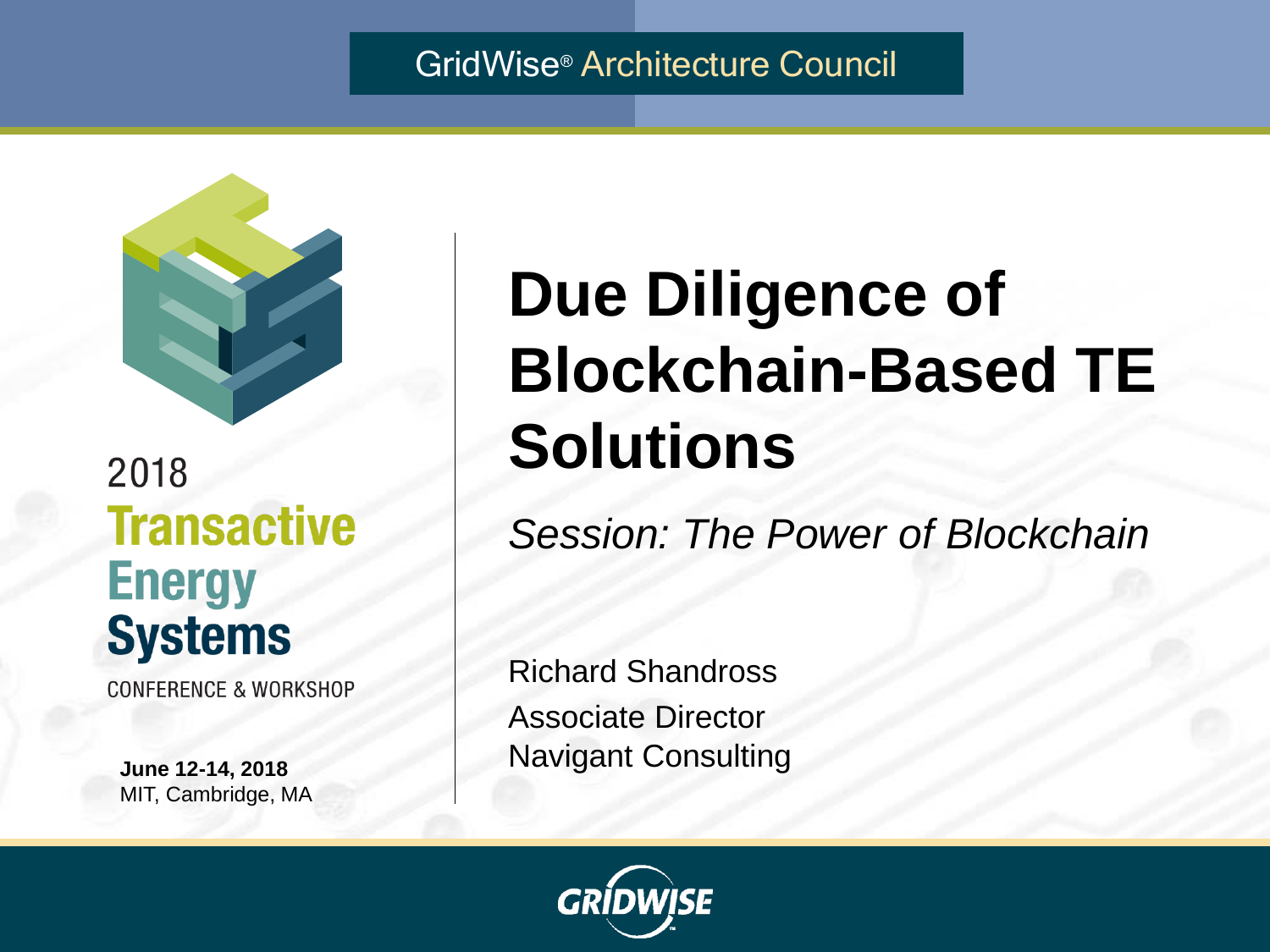



# **Blockchain's strong points for TE**

- Designed for use by many parties from different organizations
- Transaction-oriented
- Distributed nature provides robustness and resilience
- *Smart contracts* allow automation to be embedded within the ledger
- Tokens can be created and assigned exchangeable value
- Being developed in parallel for many functions relevant to TE (finance, billing, payment…)

#### *Provisional* **characteristics:**

- Can eliminate intermediate parties that create expense, inefficiency, or time delays … depending on the type and degree of decentralization
- Strong transaction and information integrity, including data immutability … when combined with appropriate shared-validation methods and governance schemes

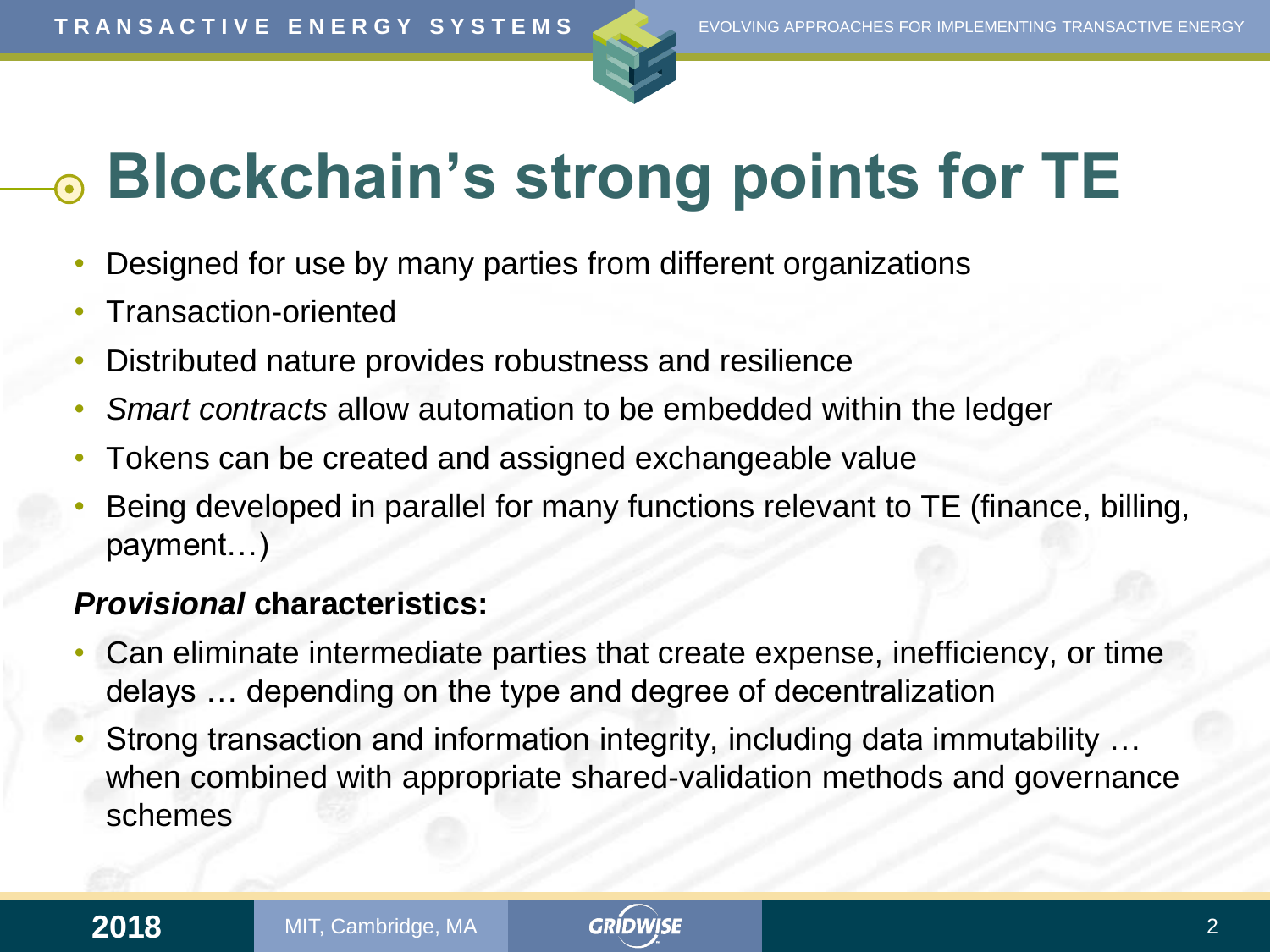



## **Blockchain is rarely a** *whole* **solution**



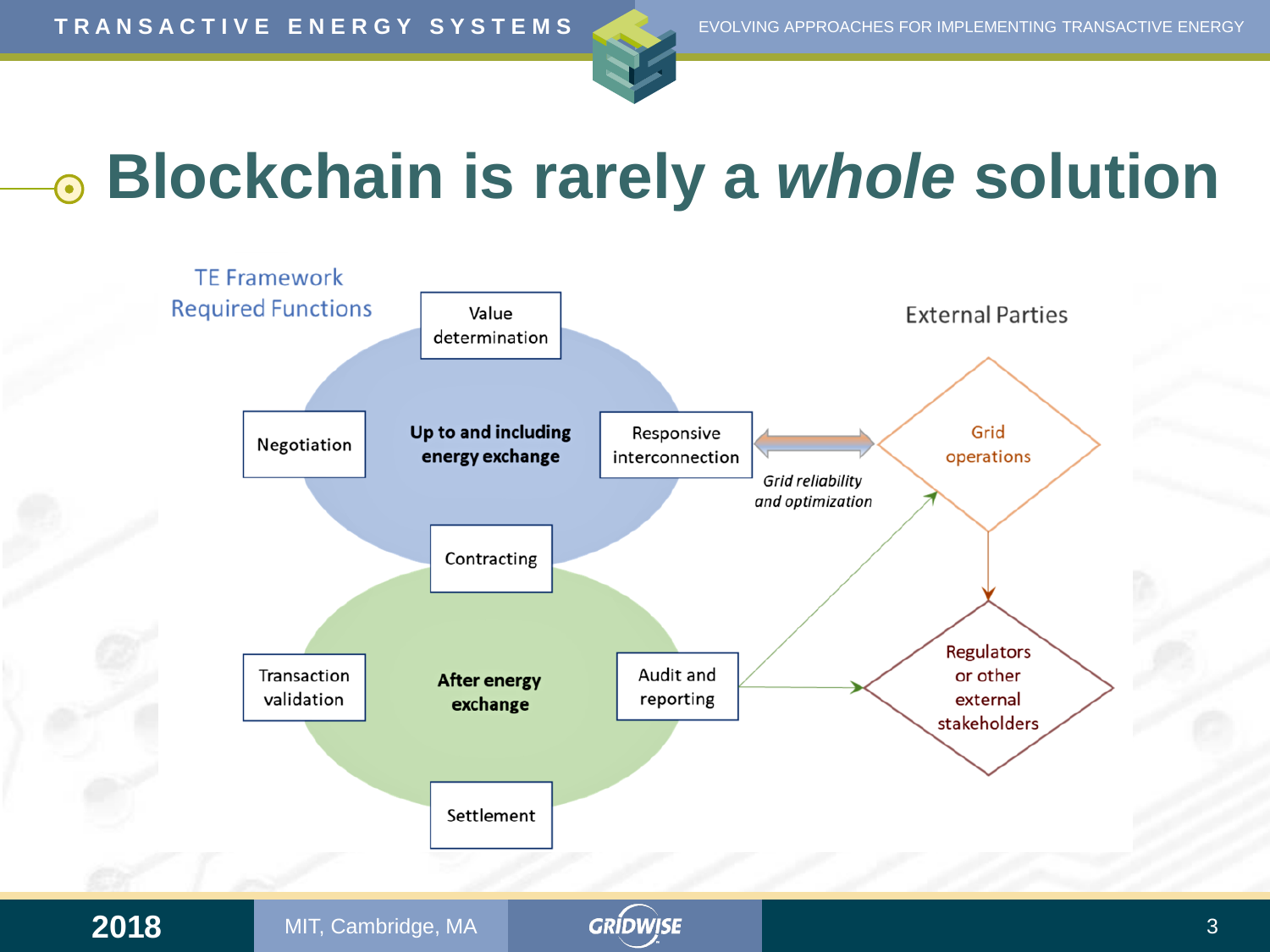



## **Four-step due diligence process**

- 1. Benefit fit
- 2. Compatibility check
- 3. Blockchain property verification
- 4. Vulnerability screening

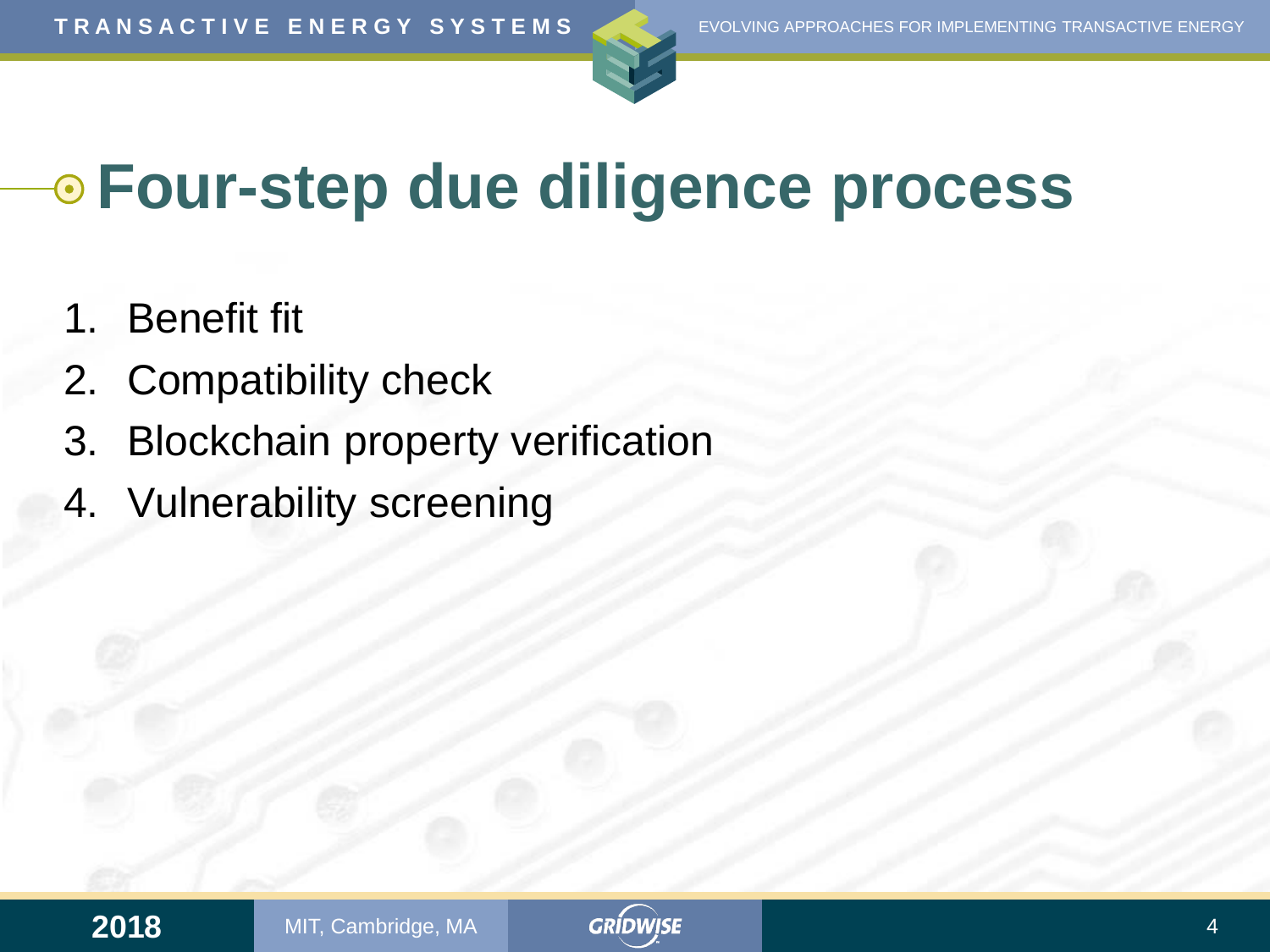

- Break down the application into constituent processes and/or functions
- Enumerate blockchain (BC) intrinsic strengths
- Find components of the application that overlap with strengths of blockchain
- Compare BC to existing technologies and solutions
- Identify where BC can improve on existing technologies

## **Benefit fit Compatibility check**

- Check the fit into system architecture
- Investigate the usage in practice
- If decentralization really what you want or need? What *type* of decentralization?
- Check for side effects
	- Rigid time structure of consensus
	- Data immutability headaches
	- Inadequacy of BC as a database
- Does the underlying BC system have transaction fees?